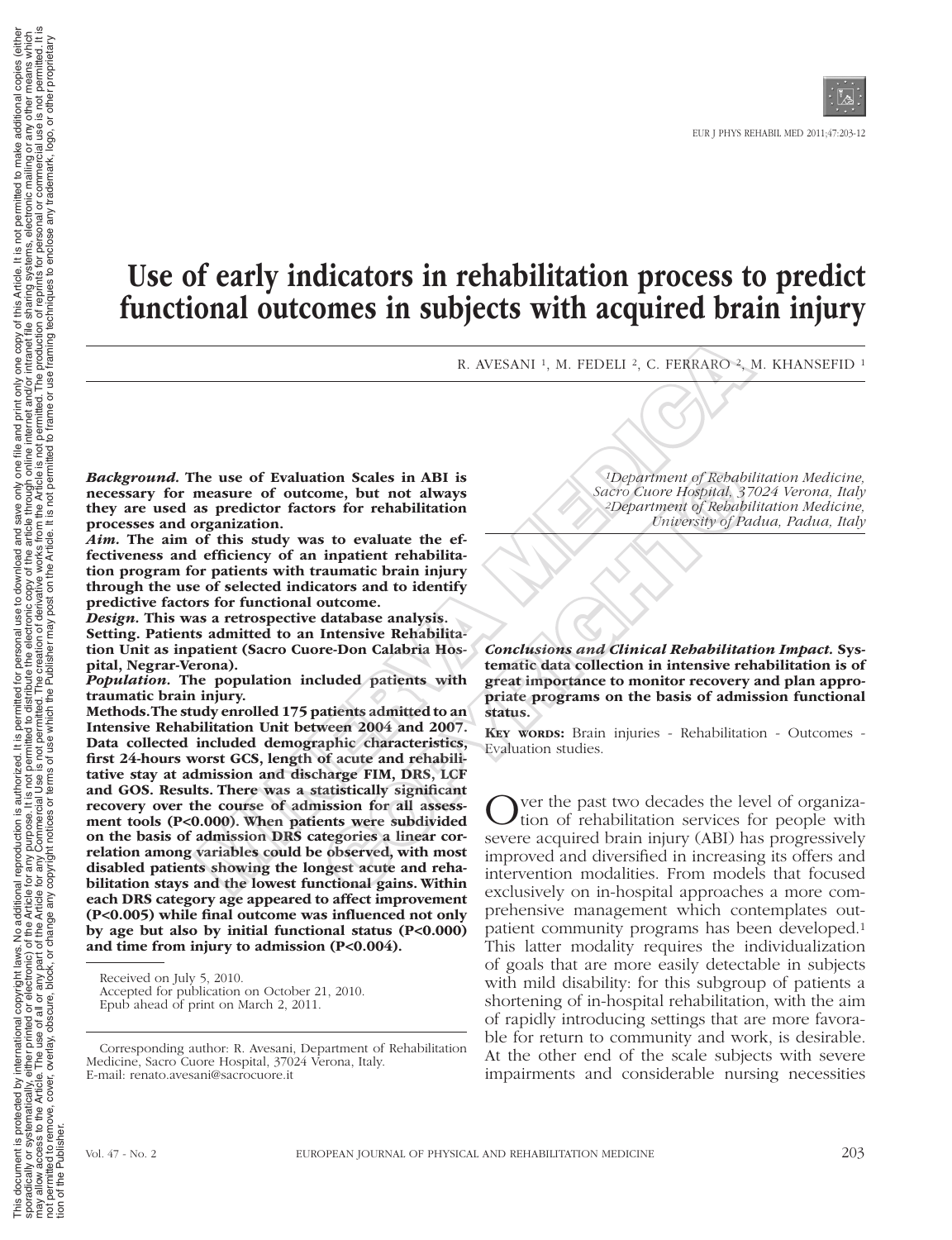require an inpatient rehabilitation treatment that is substantially longer than average to reach stable clinical conditions and sufficient functional outcomes.

The Italian Health Care System requires rehabilitation treatments for patients with ABI and particularly for those with severe traumatic brain injury (first 24-hours worst GCS  $\leq 8$ ) to be undertaken within special hospital wards called Units for Severe Acquired Brain Injury. Also subjects with milder levels of disability can be admitted to intensive rehabilitation on condition that they present important motor, cognitive and behavioral rehabilitation needs. Our Health Care System provides complete coverage for the whole in-hospital stay and for the subsequent therapies in the outpatient setting. In fact there is no restriction on the length of stay and this can be prolonged for as long as a patient needs rehabilitation. In the current state administration, mechanisms over patients' outcomes and functional gains have not been implemented. Therefore, there is no system comparable to the Function Related Groups. In practice, the majority of Italian centers adopt shared (yet not defined) standards for hospital discharge, while outpatient rehabilitation models differ on a regional basis. r se anamca co ancassor cenarios con tendo and the minister tendom paramage, or<br>an that they present important motor, es employment and define impatient<br>behavioral rehabilitation needs. Our rehabilitation timing. We believ

The Rehabilitation Department of the Don Calabria Hospital in Negrar, Verona, has established an autonomous monitoring system in order to better accomplish organizational requirements and rehabilitation planning. For this purpose indicators have been selected to synthesize demographic characteristics, severity of injury and level of functioning at the beginning and end of the rehabilitation course.

The centerpieces of this system are the Disability Rating Scale (DRS) and the Functional Independence Measure (FIM). They include measures of motor and cognitive impairment and overall disability. In particular the DRS derive some items from the Glasgow Coma Scale (GCS), such as indicators of awareness, communication and motor ability.2 A large number of tools are adopted to assess more specific neurological and neuropsychological aspects (*e.g.*, CT findings, duration of post-traumatic amnesia, motor scales, etc.) but most of them display difficulty in synthesizing patients' characteristics and are inappropriate for analysing large cohorts.

On the other hand, the DRS and the FIM well describe patients' profiles and can be adopted to establish realistic goals for postacute rehabilitation, understand discrepancies between actual and ex-

pected outcomes and compare results from different rehabilitation units. The DRS was originally developed to follow rehabilitative progress from coma through different levels of functioning to return to community and can help identifing patients most likely to benefit from intensive in-hospital rehabilitation.3

A well-structured rehabilitation project should help an early estimation of final outcome. This would permit better admission planning, optimize resources employment and define inpatient and outpatient rehabilitation timing. We believe that the length of rehabilitation course should be proportioned to the severity of admission functional state and social and rehabilitative needs in the same manner as in the USA, where patients' functional gains, lengths of treatment, functional status at discharge, costs and disposition location have been demonstrated to differ by Function Related Groups, the modular set of patient classification system.4

This is a retrospective analysis of data regarding the phase of inpatient rehabilitation for subjects with traumatic brain injury (TBI). Purposes of the present study were to:

— outline a predictive model of functional change and outcome on the basis of variables available at the beginning of inpatient rehabilitation, such as age, time between injury and rehabilitation admission, GCS and initial functional status;

— verify if subdivision into admission DRS categories identifies homogeneous groups of patient with regard to effectiveness and efficiency of rehabilitation treatments as measured by length of stay, functional gain and efficiency and discharge disposition. Entriction, mechanisms disposition location have been demonstration, mechanisms disposition location have been demonstration, mechanisms disposition location system.<sup>4</sup><br>The Related Groups, the Related Groups and the phase

Results on the basis of concrete data, from a large number of patients with TBI homogeneously treated along both acute (intensive and neurotrauma care) and rehabilitative phases would provide valuable guidance on program organization, resources planning and outcome evaluation.

# Materials and methods

The Rehabilitation Department of the Don Calabria Hospital includes a 25-bed Intensive Rehabilitation Unit which admits about 90 new patients with ABI each year; of these approximately 40 subjects have suffered a traumatic brain injury and the re-

tion of the Publisher.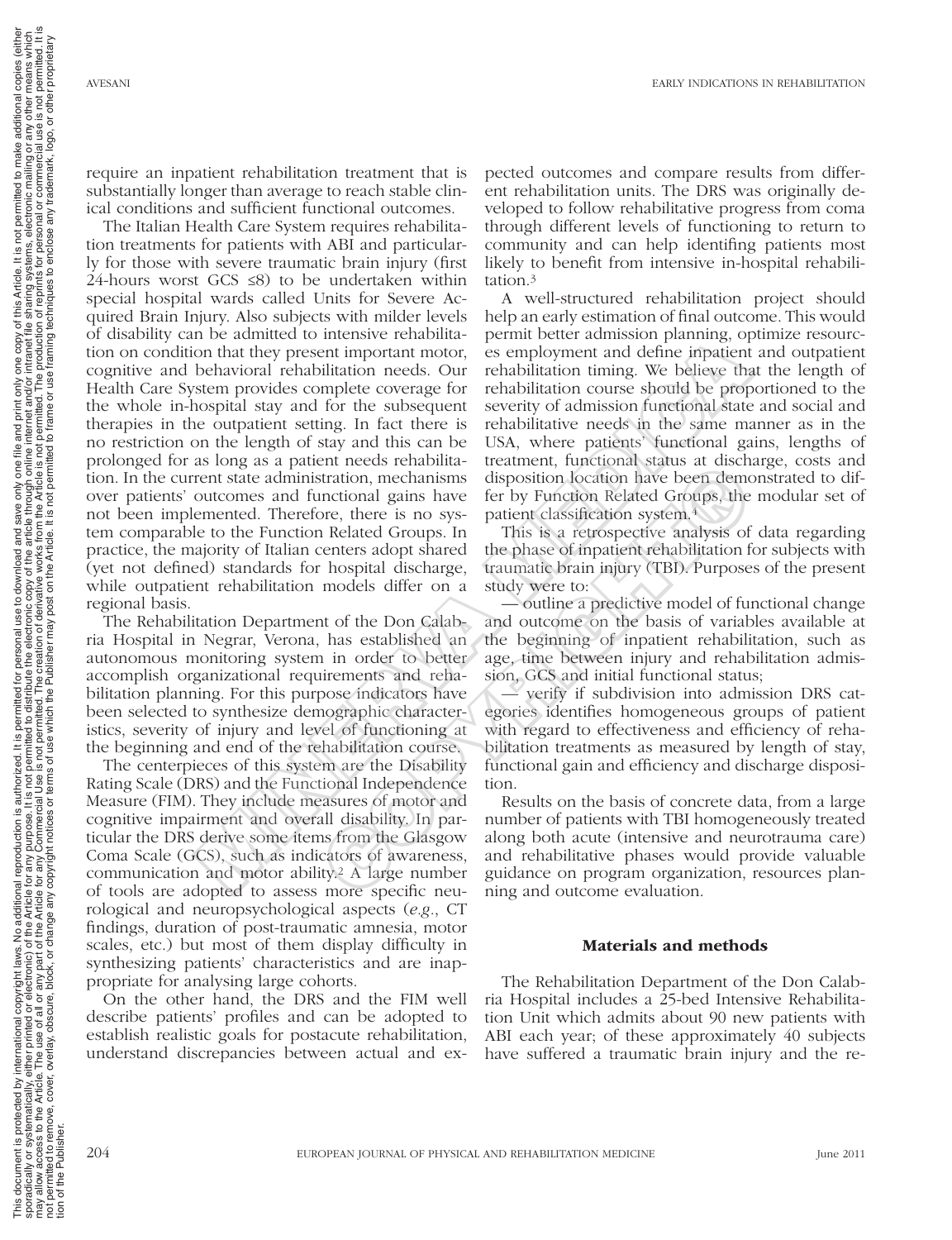maining 50 are split between severe strokes and anoxic accidents. Within the unit, 5 beds are reserved for sub-acute care management.

The Rehabilitation Department provides different outpatient programs, including a residential neuro behavioral rehabilitation program that may also last for a lengthy period prior to social/occupational reintegration into the community.

Criteria for admission to our Intensive Rehabilitation Unit are: clinical stability including the patient's capability along with medical judgement in obtaining beneficial rehabilitation treatment. Individualized goals are identified on admission and are periodically monitored by the rehabilitation team. The program provides multidisciplinary team-based services that include physical, occupational, speech and art therapy as well as psychological and social assistance. Demographic, descriptive and functional data are systematically collected for each patient by members of the rehabilitation team, stored in electronic databases and periodically updated and checked. ... Channel and method in the pisching to particle the field of the sixtern and steps and sixters are identified on admission and are egorized as "home", with or without one is set are including the reduction team. By a s

The current study retrospectively analyses data from patients with TBI admitted to our unit between 2004 and 2007. All patients came directly from acute care wards and they were on their first rehabilitative admission.

The indicators used to measure disability and levels of functioning were: the DRS, $5$  the GOS, $6$ the Levels of Cognitive Functioning (LCF),7 and the Functional Independence Measure (FIM).8 For the purpose of this study only the assessments completed within 72 hours of admission and discharge from in-patient rehabilitation were used.

The FIM score at discharge has been demonstrated to be a predictor of quality-of-life indicators, such as return to work and life satisfaction, one year after TBI.9, 10

The LCF scale has been found to be highly correlated to the DRS and the GOS. In the field of rehabilitation it has been proven to be a reliable tool, offering a precise description of the different grades of cognitive recovery of brain injured patients. The DRS shows significantly high reliability, sensitivity and validity. Similarly DRS scores at rehabilitation admission and discharge possess predictive validity in determining discharge disposition, requirement for supervision and return to work.

We have also calculated DRS and FIM daily gain as the difference between admission and discharge

scores and FIM efficiency as FIM daily gain divided by length of stay.

Demographic data such as age and gender have been considered. The first-24 hour's worst GCS has been assumed to reflect severity of injury and it has been subdivided into three groups:11 severe injury (GCS from 3 to 8), moderate and mild injury (GCS from 9 to 12 and GCS from 13 to 15 respectively). Analysis also included time from injury to rehabilitation admission (TIR) and length of rehabilitation stay (LOS).

Discharge disposition was investigated and categorized as "home", with or without outreach support, and "institution". The latter term includes skilled nursing facilities, chronic hospital, long-term residences and special units for vegetative state.

All patients had rehabilitative motor and cognitive treatments as necessary, for three hours a day, five days a week, in accordance with Italian rules about centers for severe acquired brain injury. Rehabilitation of motor aspects follows the Bobath concept and repetitive task training. The treatment planning derives from a medical evaluation and rehabilitation project, which is based both on functional overall evaluation (DRS, FIM, GOS scores) and other specific problems (*e.g.*, speech, dysphagia, behavioral assessment). molegical and social and ratinents as necessary, for three head for each patient days a week, in accordance with Italion team, stored in centers for severe acquired brain in dically updated and to of motor aspects follows

Written informed consent was obtained from each patient or their care-givers. The study was notified to our institutional review board as requested by departmental norms about retrospective analysis.

Data were processed using SPSS 13.0.1 for Windows. Parametric and non-parametric statistics were run as appropriate, P≤0.005 was used for these analyses. Parametric statistics were used for TIR and LOS with ANOVA (univariate analysis of variance); not parametric statistics for GCS, GOS, LCF, DRS, FIM with ANOVA.

# **Results**

A total of 178 subjects with TBI were admitted to our Intensive Rehabilitation Unit between January 2004 and December 2007. Three patients died over the course of admission, so that the current study included 175 patients. Sex distribution showed 140 (80%) men and 35 (20%) women. Mean age of the total sample was 40 years (SD=19.25y, range=13-87 y, inter-quartile interval=24-52.5 y). Average time

tion of the Publisher.

This document is protected by international copyright laws. No additional editional eportion is authorized. It is permitted for personal use to download and save only one filth and print only one copy of this Article. It i sporadically, eithed or electronic) of the Article for any purpose. It is not permited to either interpric and to distribute the electronic copy of the article internet and/or internet and/or internet alling systems, elect may allow access to the Article. The use of all or any particle for any Commercial Use is not permitted. The creation of derivative works from the Article is not permitted. The production of reprints for personal or commer not permitted to remove, overlay, obscure, block, or change any copyright notices or terms of use or the Publisher may post on the Article. It is not permited to frame or use framing techniques to enclose any trademark, lo

nal reproduction is authorized. It is permitted for personal use to download a<br>for any purpose. It is not permitted to distribute the electronic copy of the according to the state of the st<br>copyright notices or terms of us

pyright laws. No additional relectronic) of the Article for a<br>or any part of the Article for a<br>e, block, or change any copy

/ international copyri<br>either printed or ele<br>e. The use of all or a<br>r, overlay, obscure, b

This document is protected by interesting the sporadically or systematically, eith<br>may allow access to the Article. The may allow access to the Article. The<br>may allow access to the Article. The final of the Publisher.

ad and save only one file a<br>ne article through online int<br>rks from the Article is not p<br>Article. It is not permitted to

permitted. copies means propr

y other m<br>e is not p<br>or other additional

and print only one copy of this Article. It is not permitted to make add<br>internet and/or intranet file sharing systems, electronic mailing or any<br>to frame or use framing techniques to enclose any trademark, logo, o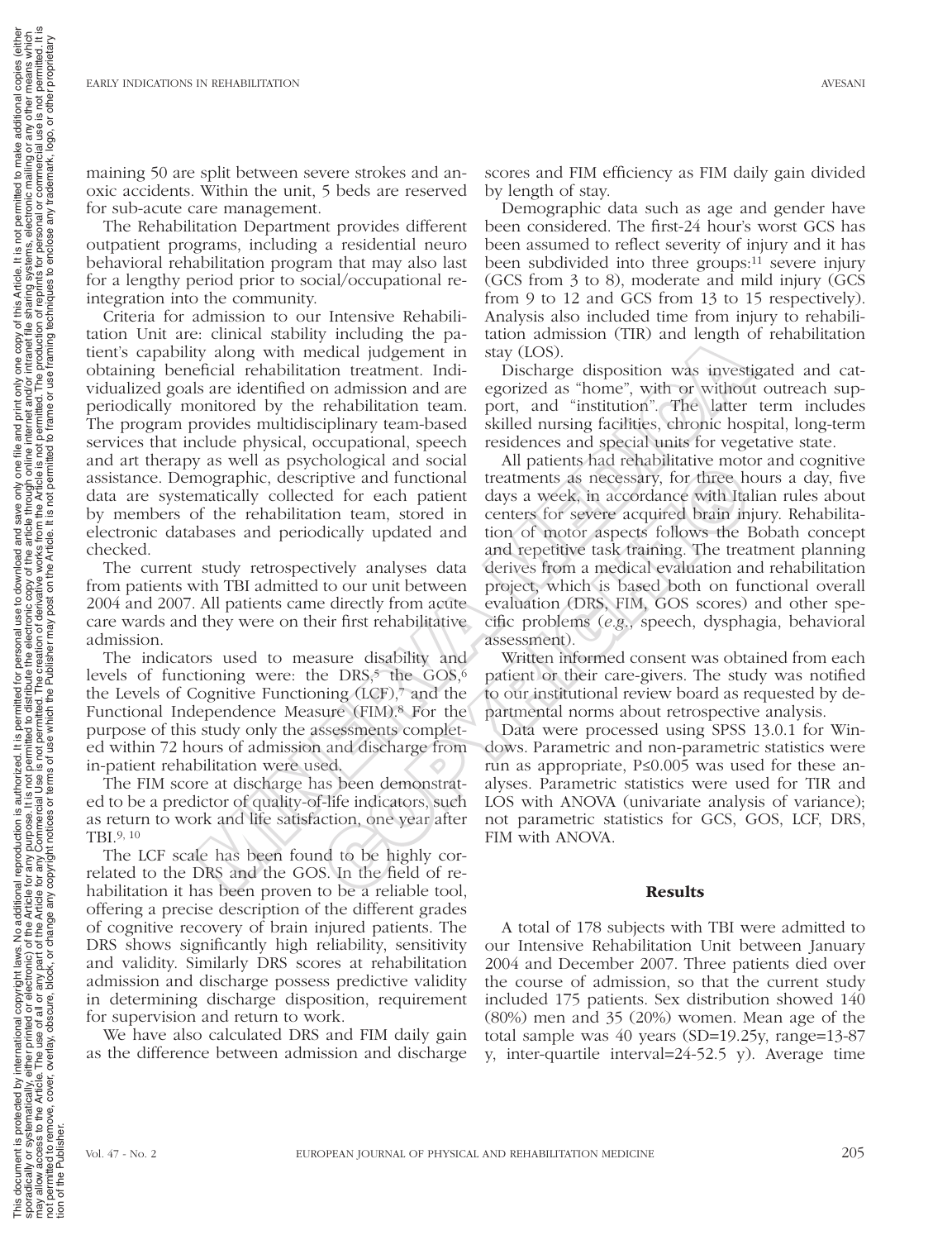Table I.—*Functioning scores at admission and discharge.*

|            | Admission      | Discharge     |
|------------|----------------|---------------|
| GOS        | 3 IQ 3-4       | 4 IQ 3-5      |
| LCF        | 5 IQ 4-7       | 7 IQ 5-8      |
| <b>FIM</b> | 47.14 SD 33.22 | 80.9 SD 38.93 |
| <b>DRS</b> | 13.59 SD 6.81  | 8.83 SD 6.75  |

 Functioning scores of total sample at admission to and discharge from in tensive rehabilitation. There is a statistically significant improvement for all assessment tools (P<0.000). GOS-LCF are mediana.

from injury to admission was 38.16 days (SD=24.48 d, range=5-216 d, inter-quartile interval=22.5-49 d), average length of rehabilitation stay was 63.57 days (SD=73.12 d, range=2-540 d, inter-quartile interval=17-85.5 d) and mean first 24-hours worst GCS was 6.9 (SD=3.49, inter-quartile interval=4-8).

The functioning scores of the 175 patients at admission to and discharge from intensive rehabilitation are reported in Table I. There is a statistically significant improvement over the course of admission for all assessment tools (P<0.000).

Age grouping shows 103 patients younger than 40 years (59%, group 1), 42 between 40 and 64 years (24%, group 2) and 30 older than 64 years (17%, group 3). Length of acute stay of group 3 was similar to that of younger classes despite showing the highest GCS scores (8.9 *versus* 6.9 and 6.2, P=0.0021). On the other hand group 3 had the shortest rehabilitation stay, with a mean LOS of 46.6 days as opposed to 69.1 and 66.2 days for groups 1 and 2 respectively. However, this difference did not reach statistical significance (P=0.8462) probably because of the different distribution of this variable among groups. Patients over 64 years also showed the highest disability levels both at admission and discharge; this difference resulted to be statistically significant only for DRS ratings at the end of rehabilitation stay  $(P=0.1900$  and  $P=0.0104$  respectively) (Table II). assessment tools (Pe0.000). The matrix (Penality of the different tools (Ped.000). This are a static difference of the control of the matrix (SDI-24.48) (SDI-73.12 d, range=5-216 d, inter-quaritie interval =22.5-49 d). Mi

With regard to severity of injury 135 patients presented with a GCS score between 3 and 8 (77.1%, severe injury), 17 subjects with a score between 9 and 12 (9.7%, moderate injury) and 23 between 13 and 15 (13.1%, mild injury). Patients with severe injury differed from the other groups for all variables, showing the lowest age and the longest acute and rehabilitation stays (P=0.008 and P<0.000). Furthermore, they were placed at the bottom of the

| Discharge                                                                                                              | Age groups                                                                                                                                                                                                         | $<\!\!40$    | $40 - 64$                                           | >64                       |
|------------------------------------------------------------------------------------------------------------------------|--------------------------------------------------------------------------------------------------------------------------------------------------------------------------------------------------------------------|--------------|-----------------------------------------------------|---------------------------|
| 4 IQ 3-5<br>7 IQ 5-8<br>80.9 SD 38.93                                                                                  | N. of patients<br><b>TIR</b>                                                                                                                                                                                       | 103          | 42                                                  | 30                        |
| 8.83 SD 6.75                                                                                                           | Mean and SD                                                                                                                                                                                                        | 39.7 SD 26.8 | 38.8 SD 19.3                                        | 37.4 SD 22.9              |
| sion to and discharge from in<br>gnificant improvement for all<br>iana.                                                | Range                                                                                                                                                                                                              | 10-216       | $6 - 95$                                            | $5 - 105$                 |
|                                                                                                                        | Interquartile interval<br>LOS                                                                                                                                                                                      | $21 - 46.5$  | 25-49.25                                            | 22.25-53.75               |
|                                                                                                                        | Mean and SD                                                                                                                                                                                                        |              | 66.2 SD 84.2 <sup>a</sup> 69.1 SD 66.2 <sup>a</sup> | 46.6 SD 35.3 <sup>a</sup> |
|                                                                                                                        | Range                                                                                                                                                                                                              | 2-540        | $8-245$                                             | $7 - 142$                 |
| 8.16 days (SD=24.48                                                                                                    | Interquartile interval<br>GCS                                                                                                                                                                                      | 13.5-72.5    | 25.25-98                                            | 18.75-61.25               |
| interval= $22.5-49$ d),                                                                                                | Mean and SD                                                                                                                                                                                                        | 6.2 SD 2.9b  | 6.9 SD 3.7 <sup>b</sup>                             | 8.9 SD 4.1b               |
| stay was 63.57 days                                                                                                    | Interquartile interval                                                                                                                                                                                             | 4-7          | $4 - 8.75$                                          | $6.25 - 13$               |
| inter-quartile inter-                                                                                                  | <b>Admission DRS</b>                                                                                                                                                                                               |              |                                                     |                           |
| 24-hours worst GCS                                                                                                     | Mean and SD.                                                                                                                                                                                                       | 13 SD 7.2c   | 13.8 SD 6.4 c                                       | 15 SD $5.5c$              |
| interval=4-8).                                                                                                         | Range                                                                                                                                                                                                              | $2 - 27$     | $2 - 25$                                            | $6 - 24$                  |
| e 175 patients at ad-                                                                                                  | Interquartile interval                                                                                                                                                                                             | $6.5 - 20$   | $8 - 19$                                            | 10-19.75                  |
| intensive rehabilita-                                                                                                  | Discharge DRS                                                                                                                                                                                                      |              |                                                     |                           |
| nere is a statistically                                                                                                | Mean and SD                                                                                                                                                                                                        | 11.3 SD 6.7d | 8.9 SD 6.5 <sup>d</sup>                             | 8 SD 6.5 <sup>d</sup>     |
| ne course of admis-                                                                                                    | Range                                                                                                                                                                                                              | $0 - 27$     | $1 - 24$                                            | $3 - 22$                  |
| (0.000).                                                                                                               | Interquartile interval                                                                                                                                                                                             | $3 - 10.5$   | 4-11.75                                             | $5 - 18$                  |
| ents younger than 40                                                                                                   | <b>Admission FIM</b>                                                                                                                                                                                               |              |                                                     |                           |
| een 40 and 64 years                                                                                                    | Mean and SD                                                                                                                                                                                                        | 53 SD 37     | 40.8 SD 27.3                                        | 35.8 SD 20.4              |
| han 64 years (17%,                                                                                                     | Range                                                                                                                                                                                                              | 18-126       | 18-112                                              | 18-97                     |
| group 3 was similar                                                                                                    | Interquartile interval                                                                                                                                                                                             | 18.5-82      | $20 - 52.5$                                         | 19-44.75                  |
| e showing the high-                                                                                                    | Discharge FIM                                                                                                                                                                                                      |              |                                                     |                           |
| and $6.2$ , P= $0.0021$ ).                                                                                             | Mean and SD                                                                                                                                                                                                        | 87.1 SD 38   | 79.5 SD 38                                          | 61.4 SD 37.7              |
| d the shortest reha-                                                                                                   | Range                                                                                                                                                                                                              | 18-126       | 18-124                                              | 18-120                    |
| of 46.6 days as op-<br>groups 1 and 2 re-                                                                              | Interquartile interval                                                                                                                                                                                             | 60-119.5     | 49-115.25                                           | 21.25-95                  |
| ence did not reach<br>2) probably because<br>this variable among                                                       | Characteristics of patients are shown following age subdivision. For each<br>variable mean, SD, range and interquartile interval are reported. <sup>a</sup> P=0.8462;<br>$b$ P=0.0021; $c$ P=0.1900; $d$ P=0.0104. |              |                                                     |                           |
| so showed the high-<br>ssion and discharge;<br>atistically significant<br>of rehabilitation stay<br>ively) (Table II). | functioning scores range both at admission and<br>discharge (P<0.000) (Table III). DRS gain appeared<br>substantially similar in all groups (P=0.9865), albeit                                                     |              |                                                     |                           |

Table II.—*Age groups and their characteristics.*

functioning scores range both at admission and discharge (P<0.000) (Table III). DRS gain appeared substantially similar in all groups (P=0.9865), albeit FIM gain differed significantly (P=0.0203) (Table IV).

Patients' subdivision into admission DRS categories highlights that the majority part of our patients belonged to classes of considerable disability. Over 82% of subjects were transferred from acute wards with motor, cognitive and behavioural impairments, often coupled with fractures and unstable medical conditions, this configured as severe disability (68%) or vegetative state (14%).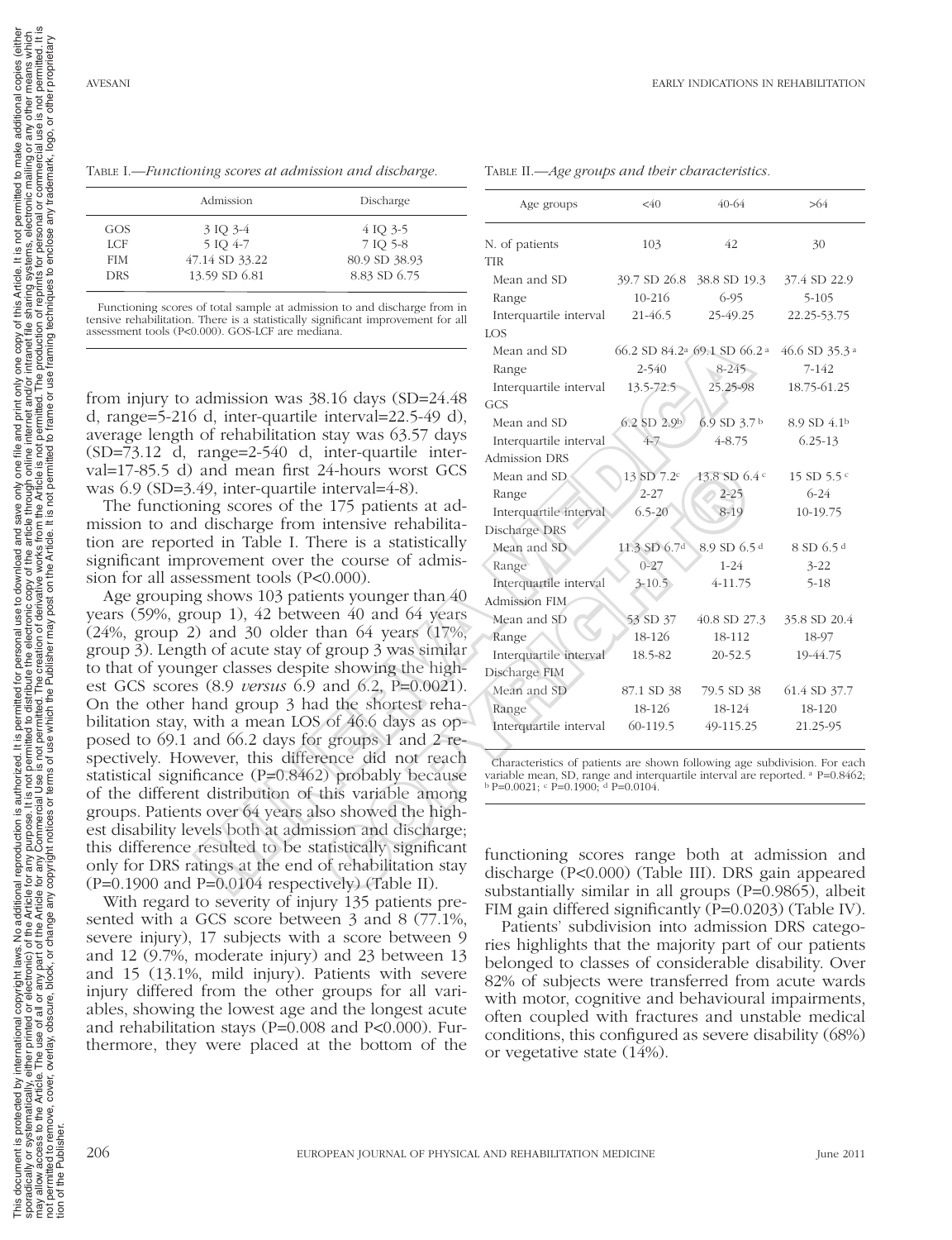#### Table III.—*GCS groups and their characteristics.*

|                                                                                                                                                                             |                            |                                                                                  |                                                                               | acute stay can be prolonged particul:                                          |
|-----------------------------------------------------------------------------------------------------------------------------------------------------------------------------|----------------------------|----------------------------------------------------------------------------------|-------------------------------------------------------------------------------|--------------------------------------------------------------------------------|
| GCS groups                                                                                                                                                                  | $\leq 8$                   | $9 - 12$                                                                         | $13 - 15$                                                                     | categorized with very severe disabi                                            |
| N. of patients                                                                                                                                                              | 135                        | 17                                                                               | 23                                                                            | vegetative state. Similarly time spen<br>tion for these subjects exceeds seven |
| Age                                                                                                                                                                         |                            |                                                                                  |                                                                               | poor functional gains. Only patients                                           |
| Mean and SD                                                                                                                                                                 |                            |                                                                                  | 36.5 SD 17.7 <sup>a</sup> 51.1 SD 18.5 <sup>a</sup> 52.4 SD 20.9 <sup>a</sup> | ratings lower than 12 (46%) reach                                              |
| Range                                                                                                                                                                       | 13-83                      | 22-79                                                                            | 16-87                                                                         | functional recovery and independer                                             |
| Interquartile interval                                                                                                                                                      | 23-46                      | 39-66                                                                            | $35 - 70$                                                                     | FIM scores after a relatively brief in-h                                       |
| <b>TIR</b>                                                                                                                                                                  |                            |                                                                                  |                                                                               | tation stay. Figure 1 shows FIM effic                                          |
| Mean and SD                                                                                                                                                                 |                            | 41.5 SD 25.9 $\frac{1}{2}$ 27.4 SD 16.7 $\frac{1}{2}$ 26.1 SD 11.7 $\frac{1}{2}$ |                                                                               | admission DRS category: intermed                                               |
| Range                                                                                                                                                                       | 11-216                     | $5 - 73$                                                                         | $10-50$                                                                       | and particularly the class with part                                           |
| Interquartile interval                                                                                                                                                      | $25 - 53$                  | $20 - 30$                                                                        | 16-36                                                                         | admission attain the best daily recov                                          |
| LOS                                                                                                                                                                         |                            |                                                                                  |                                                                               | Subsequently we have analysed                                                  |
| Mean and SD                                                                                                                                                                 |                            |                                                                                  | 72.8 SD 79.1 b 41.6 SD 43 b 25.5 SD 20.5 b                                    | categories to measure the level of re                                          |
| Range                                                                                                                                                                       | $2 - 540$                  | 8-186                                                                            | $4 - 90$                                                                      | of DRS scores. As shown in Table                                               |
| Interquartile interval                                                                                                                                                      | 21-101                     | 19-34                                                                            | 10.5-32                                                                       | variable distribution of recovery wh                                           |
| <b>Admission DRS</b>                                                                                                                                                        |                            |                                                                                  |                                                                               | tends to be linearly correlated to initi                                       |
| Mean and SD                                                                                                                                                                 | $14.5$ SD 6.9 <sup>b</sup> | 11.7 SD 5.8 $^{\rm b}$                                                           | 9.1 SD $4.5b$                                                                 | els. The majority of patients remain in                                        |
| Range                                                                                                                                                                       | $2 - 27$                   | $3 - 20$                                                                         | $4 - 21$                                                                      | category as at admission; this is m                                            |
| Interquartile interval                                                                                                                                                      | $8 - 20$                   | $7 - 15$                                                                         | $6 - 9.5$                                                                     | the most disabled classes (vegetative                                          |
| Discharge DRS                                                                                                                                                               |                            |                                                                                  |                                                                               | mildly disabled subjects.                                                      |
| Mean and SD                                                                                                                                                                 | 9.7SD7 <sup>b</sup>        | 6.7 SD $5.4b$                                                                    | 5.1 SD 3.1 <sup>b</sup>                                                       | Within each admission DRS cate                                                 |
| Range                                                                                                                                                                       | $0 - 27$                   | $2 - 20$                                                                         | $2 - 15$                                                                      | of recovery appears to be related to                                           |
| Interquartile interval                                                                                                                                                      | $4 - 16$                   | $3 - 10$                                                                         | $3-6$                                                                         | age, initial GCS, LOS, TIR and initial                                         |
| Admission FIM                                                                                                                                                               |                            |                                                                                  |                                                                               | tus. To better understand these correl                                         |
| Mean and SD                                                                                                                                                                 | 44.6 SD 33.9               | 49.9 SD 30.8                                                                     | 60.1 SD 28.4                                                                  | regression analysis pseudo R2 was                                              |
| Range                                                                                                                                                                       | 18-126                     | 18-117                                                                           | 18-120                                                                        | ing an improvement of two or more                                              |
| Interquartile interval                                                                                                                                                      | 18-68                      | $20 - 65$                                                                        | 36-81.5                                                                       | as the dependent variable and pati-                                            |
| Discharge FIM                                                                                                                                                               |                            |                                                                                  |                                                                               | characteristics as independent variab                                          |
| Mean and SD                                                                                                                                                                 | 75.5 SD 39.7               | 91 SD 37.1                                                                       | 105 SD 22.4                                                                   | The age and TIR resulted to be                                                 |
| Range                                                                                                                                                                       | 18-126                     | 19-126                                                                           | 56-126                                                                        | significant as predictive factor for                                           |
| Interquartile interval                                                                                                                                                      | 34-112.5                   | 64-119                                                                           | 95-121.5                                                                      | $(OR=0.97, 95\% CI=0.95-0.99, P=0.003)$                                        |
|                                                                                                                                                                             |                            |                                                                                  |                                                                               | 95% CI=0.96-0.99, P=0.004).                                                    |
| Characteristics of patients are shown following GCS subdivision. For each<br>variable mean, SD, range and interquartile interval are reported. $a$ P=0.008;<br>$b$ P<0.000. |                            |                                                                                  |                                                                               | LOS (OR=0.99, 95% CI=0.99-1.00,<br>the GCS (OR=1.04, 95% CI=0, 94-             |
|                                                                                                                                                                             |                            |                                                                                  |                                                                               | were not statistically correlated.                                             |
|                                                                                                                                                                             |                            |                                                                                  |                                                                               | In an ordered regression model w                                               |
|                                                                                                                                                                             |                            |                                                                                  |                                                                               | score is the dependent variable and                                            |
| The following considerations are with reference                                                                                                                             |                            |                                                                                  |                                                                               | sion characteristics are the indepen                                           |
| to admission DRS categories. Employing to this sub-                                                                                                                         |                            |                                                                                  |                                                                               | nificant predictive factors are repres                                         |

The following considerations are with reference to admission DRS categories. Employing to this subdivision we report on the demographic and descriptive characteristics and the functional scores both at admission to and discharge from inpatient rehabilitation (Tables V, VI). All variables show a roughly linear correlation with admission disability levels with the exception of age. The GCS diminishes with increasing initial DRS score a part from patients with mild disability: their mean GCS is lower than 8 and their stay in acute wards is relatively longer in comparison with other DRS categories. Length of acute stay can be prolonged particularly for subjects categorized with very severe disability and severe vegetative state. Similarly time spent on rehabilitation for these subjects exceeds seven months before poor functional gains. Only patients with initial DRS ratings lower than 12 (46%) reached satisfactory functional recovery and independence in terms of FIM scores after a relatively brief in-hospital rehabilitation stay. Figure 1 shows FIM efficiency for each admission DRS category: intermediate categories and particularly the class with partial disability at admission attain the best daily recovery.

Subsequently we have analysed discharge DRS categories to measure the level of recovery in terms of DRS scores. As shown in Table VII there is a variable distribution of recovery which nonetheless tends to be linearly correlated to initial disability levels. The majority of patients remain in the same DRS category as at admission; this is more evident for the most disabled classes (vegetative states) and for mildly disabled subjects.

Within each admission DRS category the grade of recovery appears to be related to some extent to age, initial GCS, LOS, TIR and initial functioning status. To better understand these correlations a logistic regression analysis pseudo R2 was performed using an improvement of two or more DRS categories as the dependent variable and patients' admission characteristics as independent variables (Table VIII).

The age and TIR resulted to be a statistically significant as predictive factor for better outcome (OR=0.97, 95% CI=0.95-0.99, P=0.003); TIR (OR=0.97, 95% CI=0.96-0.99, P=0.004).

LOS (OR=0.99, 95% CI=0.99-1.00, P=0.166,) and the GCS (OR=1.04, 95% CI=0, 94-1.15, P=0.398,) were not statistically correlated.

In an ordered regression model where final DRS score is the dependent variable and patients' admission characteristics are the independent ones, significant predictive factors are represented by initial DRS score (OR=4.82, 95% CI=3.38-6.87, P<0,000), age (OR=0.97, 95% CI=0.95-0.99, P=0.003) and length of stay in acute wards (OR=0.97, 95%CI=0.96-  $0.99, P=0.004$ ).

Usually in the clinical practice we observe that initial DRS in rehabilitation and TIR are correlated, and also the regression model confirm, considering them as independent value for Final DRS, as predictive factors. Outcome improves with decreasing

tion of the Publisher.

This may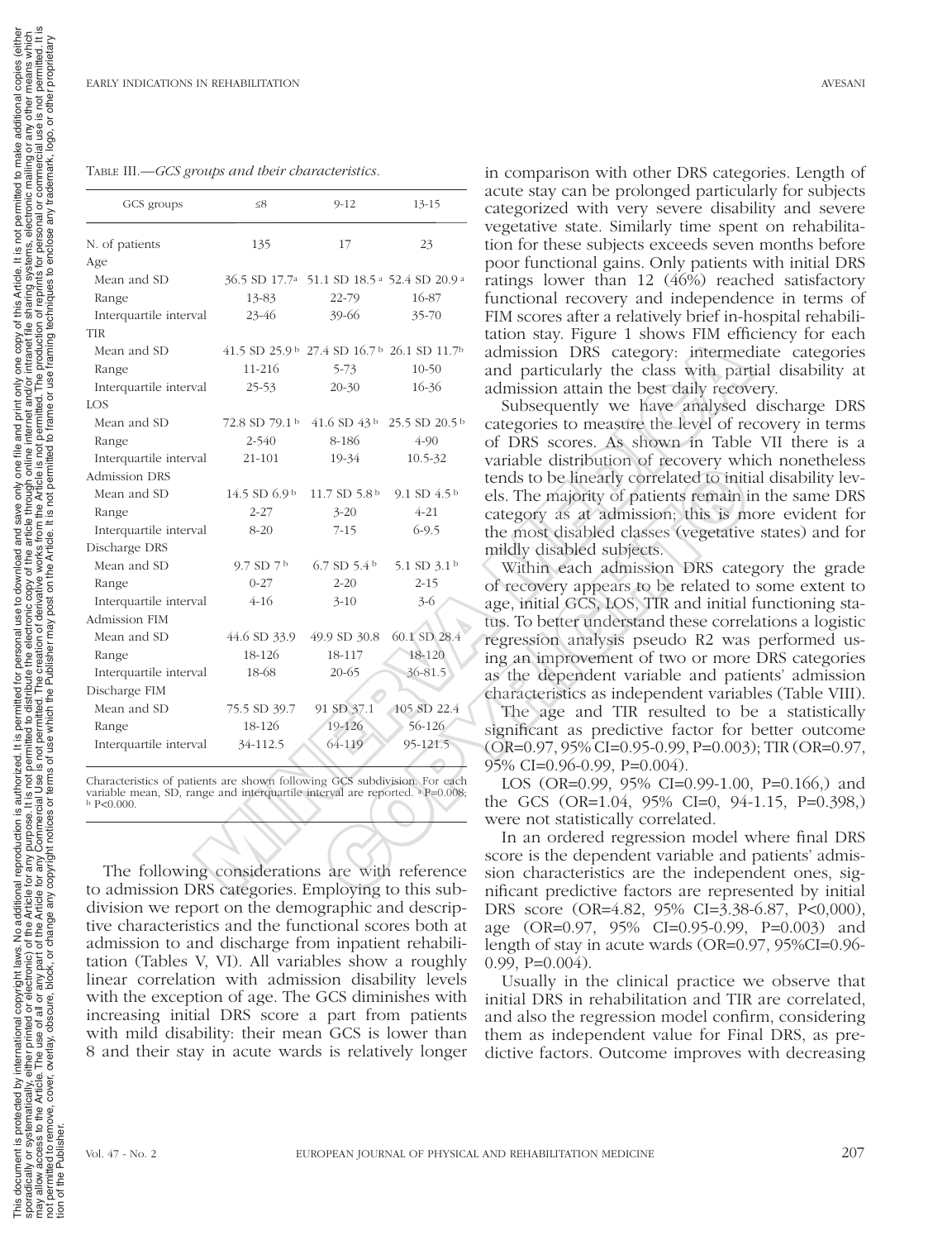additional copies other  $\overline{6}$  $\overline{a}$ any use

or commercial us<br>trademark, logo, permitted to make mailing or

one copy of this Article. It is not permitte<br>intranet file sharing systems, electronic<br>production of reprints for personal or co<br>a framing techniques to enclose any trac

e and print only on<br>internet and/or int<br>ot permitted. The pr<br>i to frame or use fr

This document is protected by international copyright laws. No additional editional eportion is authorized. It is permitted for personal use to download and save only one filth and print only one copy of this Article. It i sporadically, eithed or electronic) of the Article for any purpose. It is not permited to either interpric and to distribute the electronic copy of the article internet and/or internet and/or internet alling systems, elect may allow access to the Article. The use of all or any particle for any Commercial Use is not permitted. The creation of derivative works from the Article is not permitted. The production of reprints for personal or commer not permitted to remove, overlay, obscure, block, or change any copyright notices or terms of use or the Publisher may post on the Article. It is not permited to frame or use framing techniques to enclose any trademark, lo

d. It is permitted for personal use to download and save only one file a<br>email of the distribute the electronic copy of the article through online in<br>of use which the Publisher may post on the Article. It is not permitted

t permitted to<br>is not perm<br>ns of use whi

purpose. It is r<br>Commercial U<br>ht notices or te ്

c) of the Article for any put<br>art of the Article for any Co<br>or change any copyright i No additional

y international copyright laws.<br>, either printed or electronic) o<br>le. The use of all or any part of<br>эr, overlay, obscure, block, or c

This document is protected by interesting the spectrum of the state of the Article. The many allow access to the Article. The first of the Publisher.

iki<br>This nay

authorized. s not pe<br>Use is<br>terms o

reproduction

laws.

## Table IV.—*DRS and FIM gains.*

| DRS gain   | GCS $3-8$ | GCS 9-12 | GCS 13-15 | FIM gain   | GCS 3-8   | GCS 9-12  | GCS 13-15 |
|------------|-----------|----------|-----------|------------|-----------|-----------|-----------|
| Mean       | $-4.86*$  | -5*      | $-4*$     | Mean       | $30.86**$ | $41.70**$ | $44.82**$ |
| <b>SD</b>  | 4.39      | 4.62     | 2.61      | <b>SD</b>  | 29.23     | 28.87     | 23.86     |
| Max. Value | $-19$     | $-15$    | $-12$     | Max. Value | 100       | 98        | 99        |
| Min. Value |           |          |           | Min. Value |           |           |           |

 Patients' DRS and FIM gain on the basis of the first 24-hours worst GCS. The negative sign before DRS scores indicates an improvement considering that higher DRS ratings mean worse disability. \* P=0.9865; \*\* P=0.0203.

| higher DRS ratings mean worse disability. $P=0.9865$ ; $\approx P=0.0203$ .<br><b>TABLE</b><br>following subdivision into admission DRS categories.                                                                    | V.—Demographic and descriptive characteristics |       |       |       |                | <b>Discussion</b>                                                                                                                                                                                                |
|------------------------------------------------------------------------------------------------------------------------------------------------------------------------------------------------------------------------|------------------------------------------------|-------|-------|-------|----------------|------------------------------------------------------------------------------------------------------------------------------------------------------------------------------------------------------------------|
| DRS classes                                                                                                                                                                                                            | N. of<br>patients                              | Age y | TIR d | LOS d | <b>GCS</b>     | Our first purpose was to explo<br>model for outcome at the end of inte                                                                                                                                           |
| >24                                                                                                                                                                                                                    | 7<br>(4% )                                     | 25.4  | 75.7  | 222.5 | $\overline{4}$ | tal rehabilitation. In the present samp<br>affects functional recovery as measu                                                                                                                                  |
| $22 - 24$                                                                                                                                                                                                              | 17<br>$(9.71\%)$                               | 39    | 58.5  | 135.4 | 4.5            | of DRS category. Functional status at<br>and time from admission to injury a                                                                                                                                     |
| $17 - 21$                                                                                                                                                                                                              | 49<br>(28%)                                    | 42.5  | 41.8  | 78.2  | 5.7            | correlated to functional status at di<br>data are consistent with previous stu                                                                                                                                   |
| $12 - 16$                                                                                                                                                                                                              | 22<br>(12.57%)                                 | 35.6  | 35.6  | 50.1  | 7.5            | Older patients show lower levels of<br>both rehabilitation admission and dis                                                                                                                                     |
| $7 - 11$                                                                                                                                                                                                               | 48<br>(27.42%)                                 | 41.2  | 30.6  | 39.7  | 8              | ly indicating a positive role of young<br>covery from brain injury. <sup>12-14</sup> Anothe                                                                                                                      |
| $4-6$                                                                                                                                                                                                                  | 26<br>(14.85%)                                 | 32.3  | 25.1  | 14.4  | 8.8            | is the smaller variability in the distributed is the smaller variability in the distributed is the strike<br>of rehabilitation stay among patients                                                               |
| $2 - 3$                                                                                                                                                                                                                | 6<br>$(3.42\%)$                                | 34.1  | 31.6  | 7.3   | 6.8            | in comparison with other age group<br>ably to be ascribed to the fact that t<br>more standardised and predictable f                                                                                              |
| Patients' subdivision into admission DRS categories and their demographic<br>and descriptive characteristics. In our sample no patients belonged to mild<br>or no disability category (DRS=0 and DRS=1, respectively). |                                                |       |       |       |                | ning of intensive rehabilitation: in the<br>patients it is a priority to rapidly reacl<br>of self-sufficiency in the activities of<br>that a peaceful return home or to r<br>is assured. However, noticeable adv |
| initial DRS score, younger age and shorter acute<br>stay.                                                                                                                                                              | With regard to discharge disposition 80% of pa |       |       |       |                | from early discharge to a familiar er<br>the other hand, for younger patients<br>greater variability in the managemy                                                                                             |

With regard to discharge disposition, 89% of patients returned back home directly or continued with a rehabilitation program as an outpatient. In this subgroup 50% of subjects whom continued as outpatients were younger than 65 years and 10% older. The remaining 11% were submitted to various institutions. In general, the most severe patients were assigned to discharge destinations different from home, while all subjects whose final DRS score was lower than 17 returned to the community.



Our first purpose was to explore a predictive model for outcome at the end of intensive in-hospital rehabilitation. In the present sample age strongly affects functional recovery as measured by change of DRS category. Functional status at admission, age and time from admission to injury are significantly correlated to functional status at discharge. These data are consistent with previous studies.12-15

Older patients show lower levels of functioning at both rehabilitation admission and discharge, strongly indicating a positive role of younger age in the recovery from brain injury.12-14 Another salient feature is the smaller variability in the distribution of length of rehabilitation stay among patients over 64 years, in comparison with other age groups: this is probably to be ascribed to the fact that their program is more standardised and predictable from the beginning of intensive rehabilitation: in the case of older patients it is a priority to rapidly reach the best grade of self-sufficiency in the activities of daily living so that a peaceful return home or to nursing facilities is assured. However, noticeable advantages derive from early discharge to a familiar environment. On the other hand, for younger patients there is a much greater variability in the management of rehabilitation programs: in the case of mild to moderate disability it seems more suitable to shorten the inhospital stay and invest in outpatient rehabilitative programs in order to facilitate return to education and work. In severe cases the social services search for a suitable disposition can noticeably prolong length of stay. With regard to age it is remarkable that the most severe patients' (DRS>24) mean age is decidedly low (25.4 yrs). This is probably due to the TRA LOS decision and the end of interesting and the state of DRS category. Functional recovery as measured at the present same and time from admission to injury and the form admission to injury is correlated to functional

tion of the Publisher.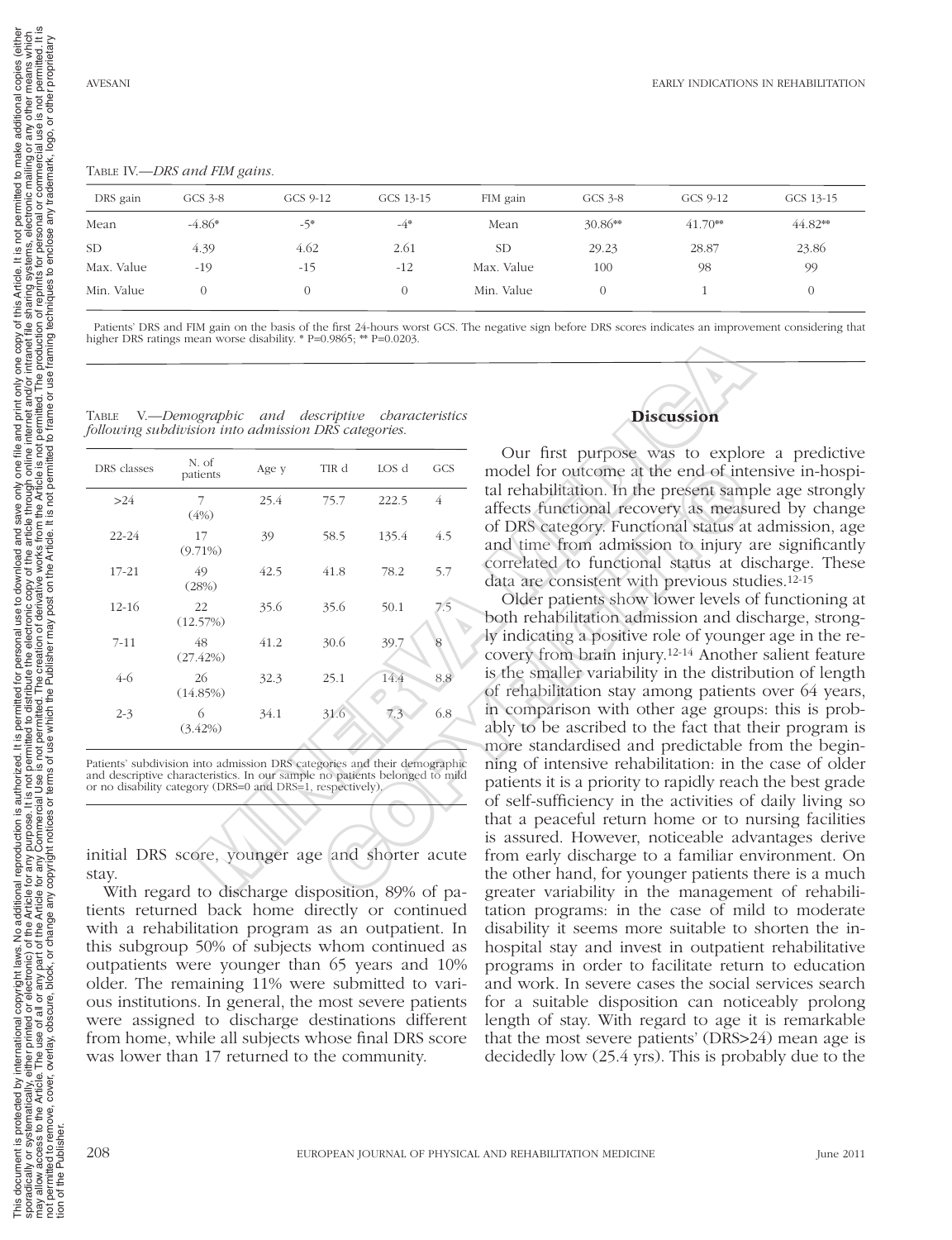| DRS classes    | n. of<br>patients | Adm DRS | Dis<br>DRS | Adm GOS                                                                                                                                                                                                                                  | Dis<br>GOS | Adm LCF                                            | Dis LCF | Adm FIM | Dis<br><b>FIM</b>                                                                                                                                                                                                     |
|----------------|-------------------|---------|------------|------------------------------------------------------------------------------------------------------------------------------------------------------------------------------------------------------------------------------------------|------------|----------------------------------------------------|---------|---------|-----------------------------------------------------------------------------------------------------------------------------------------------------------------------------------------------------------------------|
| >24            | 7<br>(4%)         | 25.7    | 23.2       | 2                                                                                                                                                                                                                                        | 2.4        | 1.8                                                | 2.4     | 18      | 19.4                                                                                                                                                                                                                  |
| 22-24          | 17<br>$(9.71\%)$  | 22.7    | 16.7       | 2.8                                                                                                                                                                                                                                      | 3.1        | 2.2                                                | 4.2     | 18      | 33.5                                                                                                                                                                                                                  |
| 17-21          | 49<br>(28%)       | 19.2    | 12.3       | 3                                                                                                                                                                                                                                        | 3.3        | 3.8                                                | 5.4     | 21.7    | 59.1                                                                                                                                                                                                                  |
| 12-16          | 22<br>(12.57%)    | 14.1    | 8.4        | 3                                                                                                                                                                                                                                        | 3.3        | 5                                                  | 6.5     | 33.3    | 76.1                                                                                                                                                                                                                  |
| $7 - 11$       | 48<br>(27.42%)    | 8.5     | 4.3        | 3.4                                                                                                                                                                                                                                      | 4.3        | 6.7                                                | 7.6     | 61.2    | 106.1                                                                                                                                                                                                                 |
| $4-6$          | 26<br>(14.85%)    | 5.1     | 3.4        | 3.9                                                                                                                                                                                                                                      | 4.6        | 7.1                                                | 7.7     | 90.7    | 117.3                                                                                                                                                                                                                 |
| $2 - 3$        | 6<br>$(3.42\%)$   | 2.5     | 2.1        | 4.3                                                                                                                                                                                                                                      | 5          | 7.8                                                | 7.8     | 120     | 122.5                                                                                                                                                                                                                 |
|                |                   |         |            |                                                                                                                                                                                                                                          |            |                                                    |         |         |                                                                                                                                                                                                                       |
| trauma.        |                   |         |            | fact that mainly young people survive very severe<br>In the regression model the level of admission                                                                                                                                      |            |                                                    |         |         | Our analysis underlines a significant correlation<br>between greater TIR and lower functional gains: this<br>may reflect a time-related decrease in spontaneous                                                       |
|                |                   |         |            | disability results in a statistically significant prognos-                                                                                                                                                                               |            |                                                    |         |         | recovery or the presence of medical problems that                                                                                                                                                                     |
|                |                   |         |            | tic factor of discharge functional outcome: virtually<br>70.86% of patients remain in the same DRS category<br>as at admission or improve to the next category. Sev-                                                                     |            | indirect measure of injury severity. <sup>17</sup> |         |         | postponed admission to intensive rehabilitation.<br>Furthermore, acute length of stay may constitute an                                                                                                               |
|                |                   |         |            | eral studies have drawn the same conclusions, in<br>terms of DRS, GOS or FIM gains. <sup>12-14</sup> With respect to<br>the DRS scale: its ceiling effects at the end of inten-<br>sive rehabilitation appear to be negligible: only one |            |                                                    |         |         | In other studies examining the relationship be-<br>tween time before rehabilitation admission and re-<br>habilitation length of stay, longer periods of acute<br>hospitalization appeared to be associated with long- |
|                |                   |         |            | patient scored 0 and four patients scored 1 on the                                                                                                                                                                                       |            | er rehabilitation stays. <sup>15</sup>             |         |         |                                                                                                                                                                                                                       |
| discharge DRS. |                   |         |            | According to statistical analysis the GCS does not                                                                                                                                                                                       |            |                                                    |         |         | Our second purpose was to examine homogen-<br>eity in descriptive and functional characteristics of                                                                                                                   |
|                |                   |         |            | seem an influential factor on patients' improvement<br>and final outcome. Among 93 patients whose dis-<br>charge FIM was higher than 01.64 subjects had an                                                                               |            |                                                    |         |         | admission severity-groups. Our analysis was ex-<br>ploratory and results are suggestive rather than con-<br>clusive As already underlined in the previous sec-                                                        |

Table VI.—*Functioning characteristics following subdivision into admission DRS categories.*

According to statistical analysis the GCS does not seem an influential factor on patients' improvement and final outcome. Among 93 patients whose discharge FIM was higher than 91.64 subjects had an initial GCS ≤8 (and 10 of them were with GCS=3). A lack in predictiveness of this parameter has already been highlighted, particularly if the GCS is considered alone and not along with other variables, such as age.16 Older patients showed higher mean GCS scores, albeit their length of stay in acute wards was similar to that of younger patients, probably because of the presence of both pre-existing and concomitant medical problems.

Our second purpose was to examine homogeneity in descriptive and functional characteristics of admission severity-groups. Our analysis was exploratory and results are suggestive rather than conclusive. As already underlined in the previous section almost all variables are linearly correlated to admission DRS scores. In particular there are some aspects which can be assumed as indirect indicators of effectiveness and efficiency of interventions, like LOS, FIM efficiency and discharge disposition.

LOS can be affected by many variables in a publicly funded system, such as the availability of suitable discharge locations. This is the case of subjects with considerable disability: rehabilitation and social

tion of the Publisher.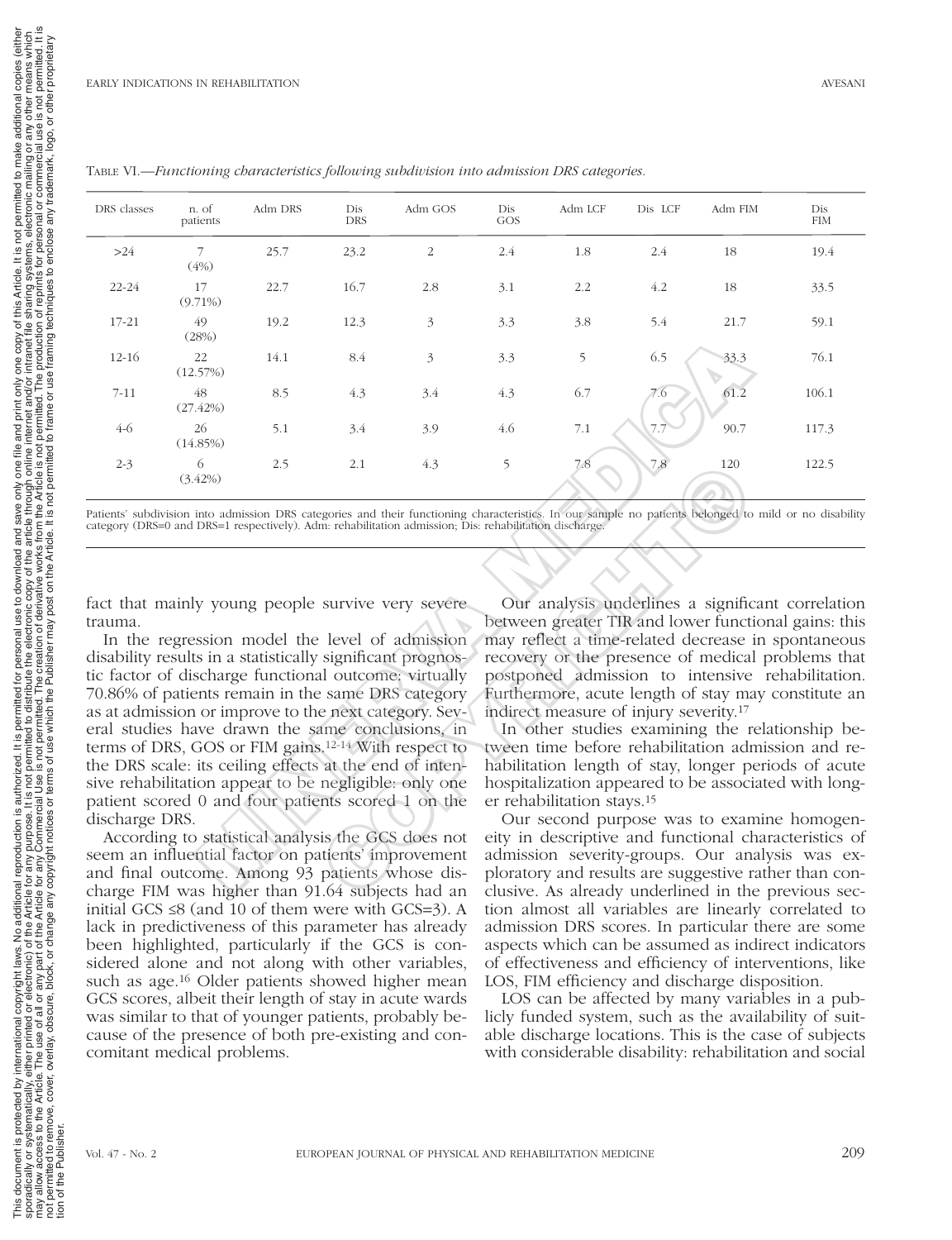not permitted.<br>other proprieta

and print only one copy of this Article. It is not permitted to make additional and print and the starting or a<br>internet and/or intranet file sharing systems, electronic mailing or an<br>to frame or use framing techniques to

additional copies other<br>is not  $\overline{a}$ esni<br>Se any

| disDRS                                                                                                       | $\bf{0}$  | 1              | $2 - 3$        | $4 - 6$        | $7 - 11$                | $12-16$        | $17 - 21$  | $22 - 24$               | $>24$                                                                                                           |
|--------------------------------------------------------------------------------------------------------------|-----------|----------------|----------------|----------------|-------------------------|----------------|------------|-------------------------|-----------------------------------------------------------------------------------------------------------------|
| adDRS                                                                                                        | (N. 1)    | (N. 4)         | (N. 38)        | (N. 50)        | (N. 34)                 | (N. 14)        | (N. 26)    | (N.5)                   | (N. 3)                                                                                                          |
| $>24$                                                                                                        |           |                |                |                |                         |                | 2          | $\overline{2}$          | 3                                                                                                               |
| (N. 7)                                                                                                       |           |                |                |                |                         |                | (28.5%)    | (28.5%)                 | (43%)                                                                                                           |
| $22 - 24$                                                                                                    |           |                | 1              | 1              | $\overline{\mathbf{3}}$ |                | 9          | $\overline{\mathbf{3}}$ |                                                                                                                 |
| (N. 17)                                                                                                      |           |                | $(5.9\%)$      | $(5.9\%)$      | $(17.6\%)$              |                | (53%)      | $(17.6\%)$              |                                                                                                                 |
| $17 - 21$                                                                                                    |           | T              | $\overline{2}$ | 7              | $\overline{12}$         | 12             | 15         |                         |                                                                                                                 |
| (N. 49)                                                                                                      |           | (2%)           | (4%)           | $(14.3\%)$     | $(24.5\%)$              | $(24.5\%)$     | $(30.6\%)$ |                         |                                                                                                                 |
| $12 - 16$                                                                                                    |           |                | T              | $\overline{4}$ | $\overline{15}$         | $\overline{2}$ |            |                         |                                                                                                                 |
| (N. 22)                                                                                                      |           |                | $(4.5\%)$      | $(18.2\%)$     | $(68.2\%)$              | (9%)           |            |                         |                                                                                                                 |
| $7 - 11$                                                                                                     |           | T              | 15             | 28             | 4                       |                |            |                         |                                                                                                                 |
| (N. 48)                                                                                                      |           | $(2.1\%)$      | $(31.2\%)$     | $(58.3\%)$     | $(8.3\%)$               |                |            |                         |                                                                                                                 |
|                                                                                                              |           |                |                | 10             |                         |                |            |                         |                                                                                                                 |
| $4 - 6$                                                                                                      | 1         |                | 15             |                |                         |                |            |                         |                                                                                                                 |
| (N. 26)                                                                                                      | $(3.8\%)$ |                | (57.7%)        | $(38.5\%)$     |                         |                |            |                         |                                                                                                                 |
| $2 - 3$                                                                                                      |           | $\overline{2}$ | 4              |                |                         |                |            |                         |                                                                                                                 |
| (N. 6)                                                                                                       |           | $(33.3\%)$     | $(66.7\%)$     |                |                         |                |            |                         |                                                                                                                 |
| Discharge DRS distribution following subdivision into admission DRS categories.                              |           |                |                |                |                         |                |            |                         |                                                                                                                 |
|                                                                                                              |           |                |                |                |                         |                |            |                         |                                                                                                                 |
| problems mix together and length of stay can be<br>particularly long, in one case of ours up to 540 days.    |           |                |                |                |                         |                |            |                         | related to final outcome or severity of disability, in<br>reflects above all, cultural and social reality, good |
| Particularly, patients whose final disposition is dif-<br>ferent from home, show the longest rehabilitation  |           |                |                |                |                         |                |            |                         | family capacity, and propensity to welcome persons<br>with disabilities and adequate public organization        |
|                                                                                                              |           |                |                |                |                         |                |            |                         | which can be classed as favouring factors. There is                                                             |
| stays and the lowest functional gains. This explains<br>why a longer rehabilitation admission does not ne-   |           |                |                |                |                         |                |            |                         | also lack of long-term residences and resources as                                                              |
| cessarily imply a better outcome: severe disability                                                          |           |                |                |                |                         |                |            |                         | negative aspects which increases discharges home                                                                |
| points out the delicate problem of a suitable dis-<br>charge disposition and this is inevitably reflected by |           |                |                |                |                         |                |            |                         | Indeed ageing of population, changes in social and<br>demographic characteristics, family structure and         |

Table VII.—*Discharge DRS distribution.*

FIM efficiency shows an obvious curvilinear relationship with admission DRS category, mainly due to ceiling effects in the case of patients with mild disability. The extremely low recovery rate of more disabled subjects underlines the need for early social support activation and alternative dispositions for patients with persistent vegetative state.

In Italy the reality is that the high percentage of discharges home, depends on factors not really cor-

related to final outcome or severity of disability, it reflects above all, cultural and social reality, good family capacity, and propensity to welcome persons with disabilities and adequate public organization, which can be classed as favouring factors. There is also lack of long-term residences and resources as negative aspects which increases discharges home. Indeed ageing of population, changes in social and demographic characteristics, family structure and economic resources use may reverse this witnessed trend. This is what has already been observed among subjects with non-traumatic brain injury (vascular and anoxic damage), in reality only 45% of them return home after intensive rehabilitation.

The findings of our study should be interpreted within the context of a number of methodological limitations: firstly it explored only a few of the factors that may affect outcome. Our intention was to analyse some main, robust variables: we believe that

tion of the Publisher.

his document is protected by intervals document is protected by intervalsed and allow access to the Article. The Article of the Publisher.

**This** nay<br>not j

This document is protected by international copyright laws. No additional editional eportion is authorized. It is permitted for personal use to download and save only one filth and print only one copy of this Article. It i sporadically, eithed or electronic) of the Article for any purpose. It is not permited to either interpric and to distribute the electronic copy of the article internet and/or internet and/or internet alling systems, elect may allow access to the Article. The use of all or any particle for any Commercial Use is not permitted. The creation of derivative works from the Article is not permitted. The production of reprints for personal or commer not permitted to remove, overlay, obscure, block, or change any copyright notices or terms of use or the Publisher may post on the Article. It is not permited to frame or use framing techniques to enclose any trademark, lo

ed for personal<br>tribute the elect

ed for personal use to download a<br>ribute the electronic copy of the a<br>The creation of derivative works t<br>e Publisher may post on the Artic

1. It is permitted f<br>rmitted to distributed to the Thin<br>hot permitted. Think fuse which the F t permitted to<br>is not perm

international copyright laws. No additional reproduction is authorized.<br>alther printed or electronic) of the Article for any purpose. It is not permission of the Article of the Artic<br>, overlay, obscure, block, or change an

ad and save only one file a<br>ne article through online int<br>rks from the Article is not p<br>Article. It is not permitted to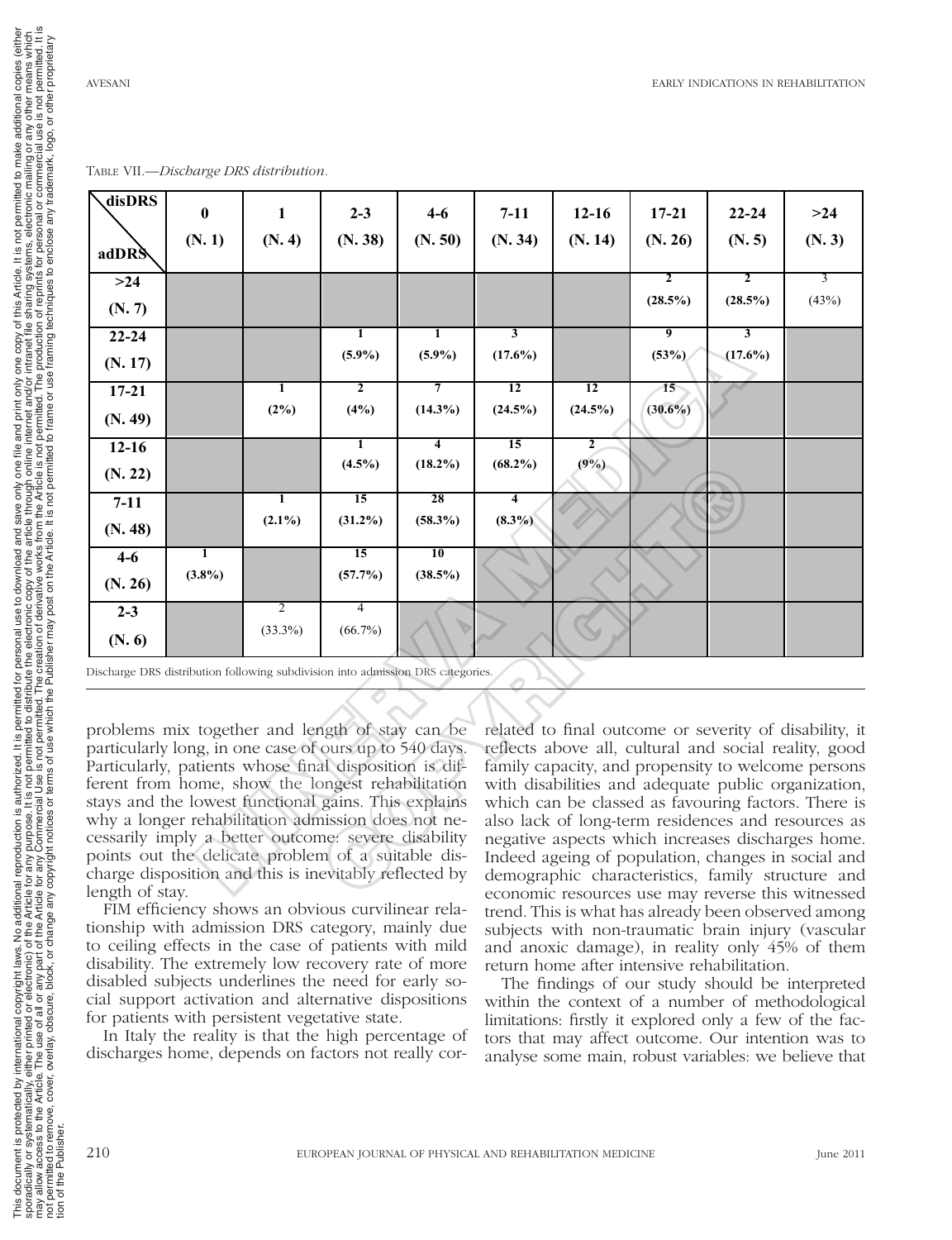Data collection through the systematically use of indicators suitable to monitor patients' level of disability and rehabilitation processes primarily intends to improve otherwise empirically based clinical practice. The use of electronic databases and statistical analysis facilitates the evaluation of effectiveness and efficiency of interventions in favour of specific patients' subpopulations. In the case of patients with traumatic brain injury, identifying predictive factors for outcome makes it possible to estimate length of rehabilitation stay and plan outpatients' programs from the beginning of inpatient rehabilitation. In fact, as we saw the length of stay is not always correlated with outcome, though it depends on severity at admission. **PRME**  $\frac{1}{(2\pi)^{2}}$  (DRS categories  $\frac{1}{(2\pi)^{2}}$  in the dast collection through the system and a system in the distribution processes of the daily recovery. The use of electronic control processes and one multiplier ease of use, interpre-<br>
and efficiency of interventions in fa<br>
the m suitable both<br>
end and to de<br>
traumatic brains injury, identifying pre-<br>
enodel and to de<br>
tranmatic brains in principals to estimate<br>
or coloners of pat

The observation of relatively low functional gains among patients with severe admission disability should direct our attention toward social more than rehabilitative problems. On the other hand, functional improvements, noted among younger patients with milder levels of disability at admission, underline the need for further outpatient rehabilitative pathways.

Nevertheless, it is necessary to remember that the recovery process of patients with severe acquired brain injury continues over time.18-21 Several studies have demonstrated that progresses can occur until five years after injury and are to be correlated with patients' age and discharge DRS.22

More studies are needed to demonstrate what type (as inpatient *vs*. community programs) and timing of rehabilitation work for whom.

### References

- 1. Cope DN, Mayer NH, Cervelli L. Development of systems of care for persons with traumatic brain injury. J Head Trauma Rehabil 2005;20:128-42.
- 2. Struche MA, Hannay HJ, Contact CF, Robertson CS. The re-

Figure 1.—FIM efficiency. FIM efficiency following subdivision into admission DRS categories. FIM efficiency is the daily recovery.

their immediate availability and ease of use, interpretation and communication make them suitable both to delineate a predictive outcome model and to describe functional profile of large cohorts of patients. .

A precise relationship between rehabilitative processes and outcome would require exact quantification of the different amounts of motor, speech and occupational therapy, which is not our aim in this paper. However, there was a homogeneous level of care as far as the total number of hours of treatment and use of rehabilitative techniques.

Furthermore, it must be taken into account that DRS categories do not consider comorbidity and social and environmental factors.

Finally, our analysis only describes inpatient rehabilitation. It is extremely important to underline that further functional improvement continues after hospital discharge even in patients with severe disability.18-20 A more complex follow-up of the whole course of care through in-hospital phase and community programs would clarify the needs for different rehabilitation timing, strategies and settings.

# **Conclusions**

Knowledge of characteristics of patients with TBI and prediction of long-term outcomes at the beginning of rehabilitation provide essential information for priority setting for the limited resources in intensive rehabilitation. Our study aims to represent a conceptual model to organize the rehabilitation process based on different levels of severity.



| Variable   | Odds ratio | P > z | [95% CI]      |  |
|------------|------------|-------|---------------|--|
| DRSin      | 4.82       | 0.000 | 3.38-6.87     |  |
| Age        | 0.97       | 0.003 | $0.95 - 0.99$ |  |
| <b>TIR</b> | 0.97       | 0.004 | $0.96 - 0.99$ |  |
| LOS.       | 0.99       | 0.166 | $0.99 - 1.00$ |  |

GCS 1.04 0.398 0.94-1.15

Table VIII.—*Ordinal logistic regression pseudo R2=0.200.*